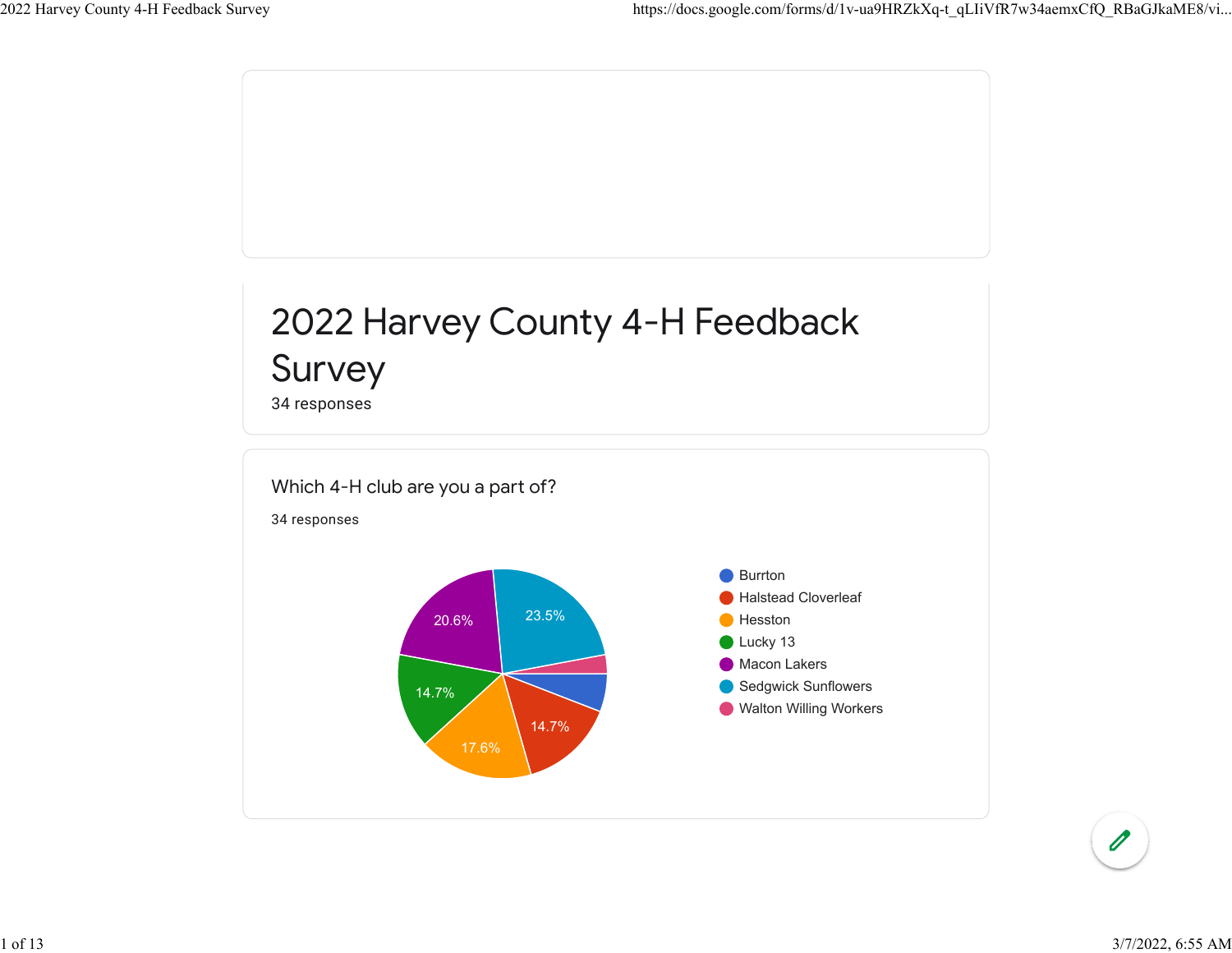

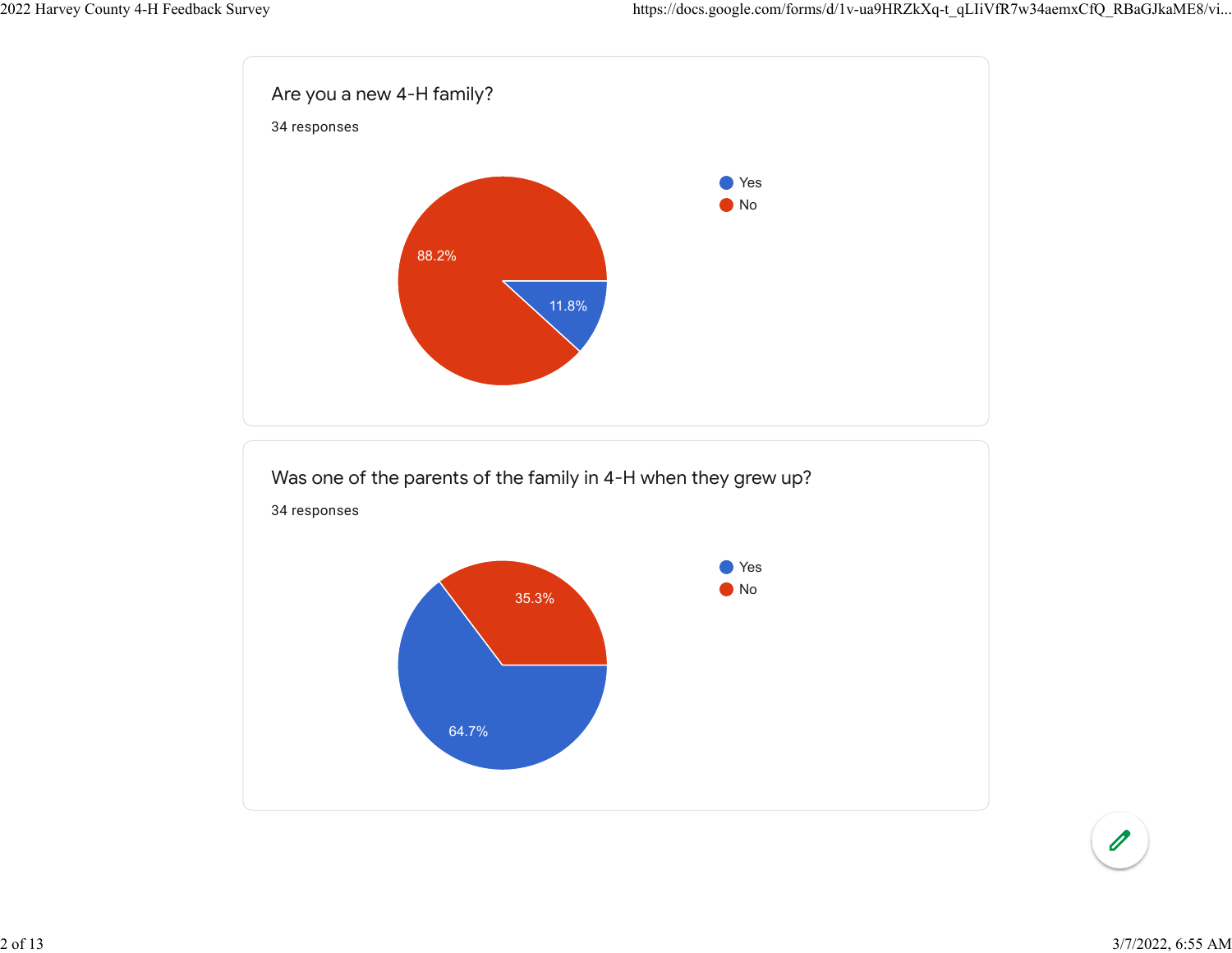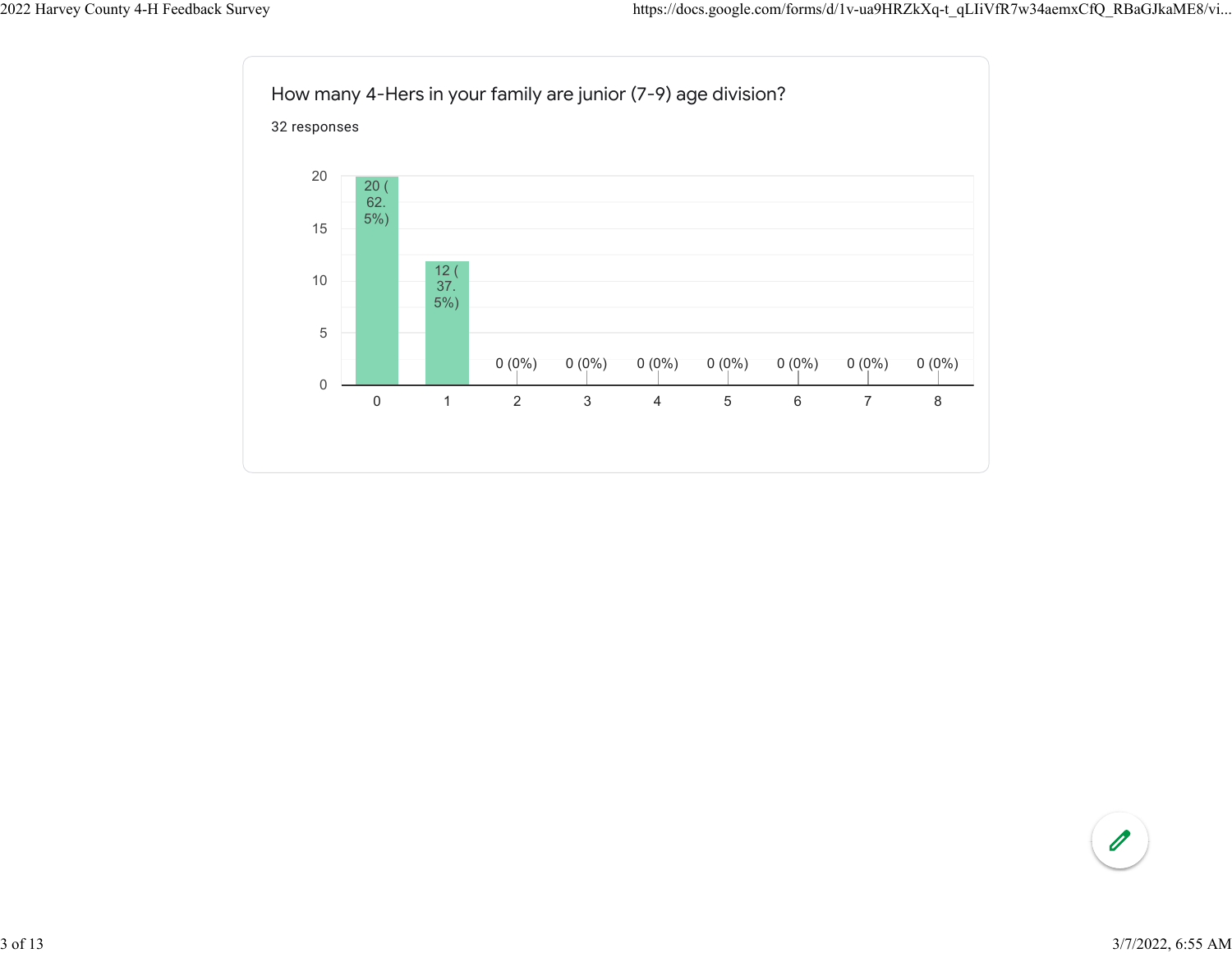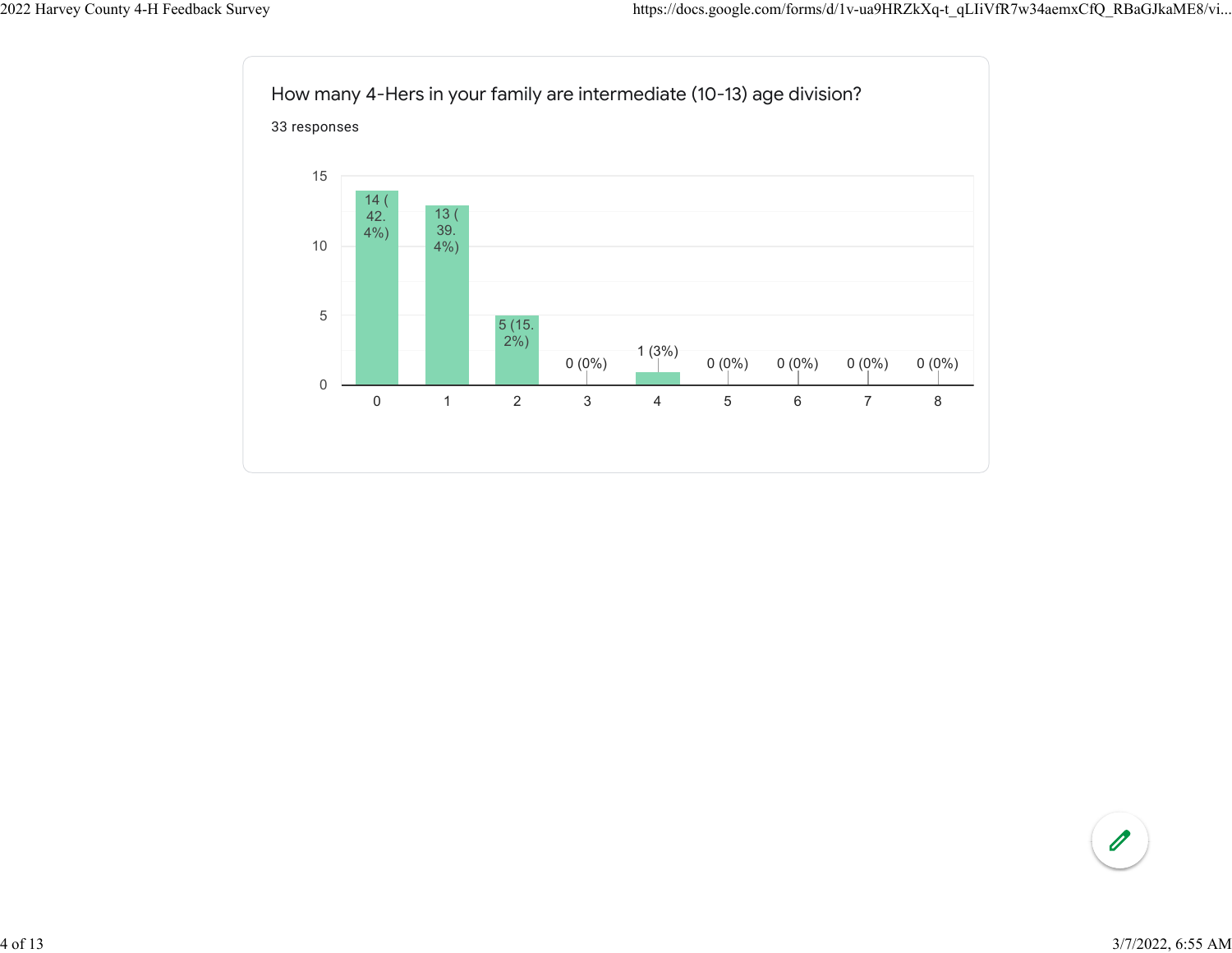

Facebook Instagram **Club Meetings** Extension Office Website **Project Meetings** Word of mouth from friends **Multiple sources** 12.1% 30.3% 33.3%

5 of 13 3/7/2022, 6:55 AM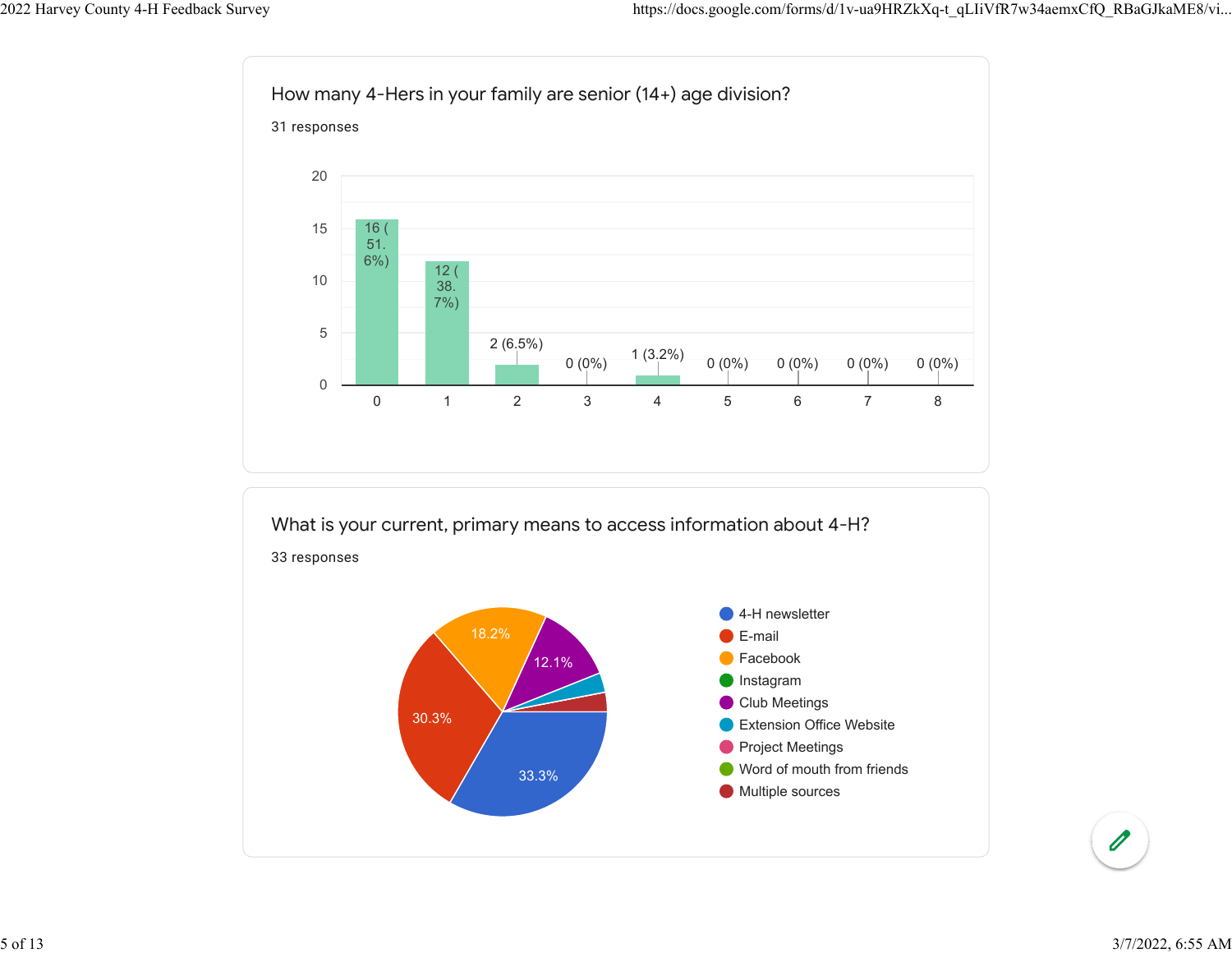

If not, please suggest a better way to communicate 4-H information. 6 responses

I use Facebook, email and newsletter

I wish we could go back to the paper copy of the informer!

Newsletter

Email is the best way to receive information

Same info, multiple locations for consistency and redundancy.

Mailed newsletter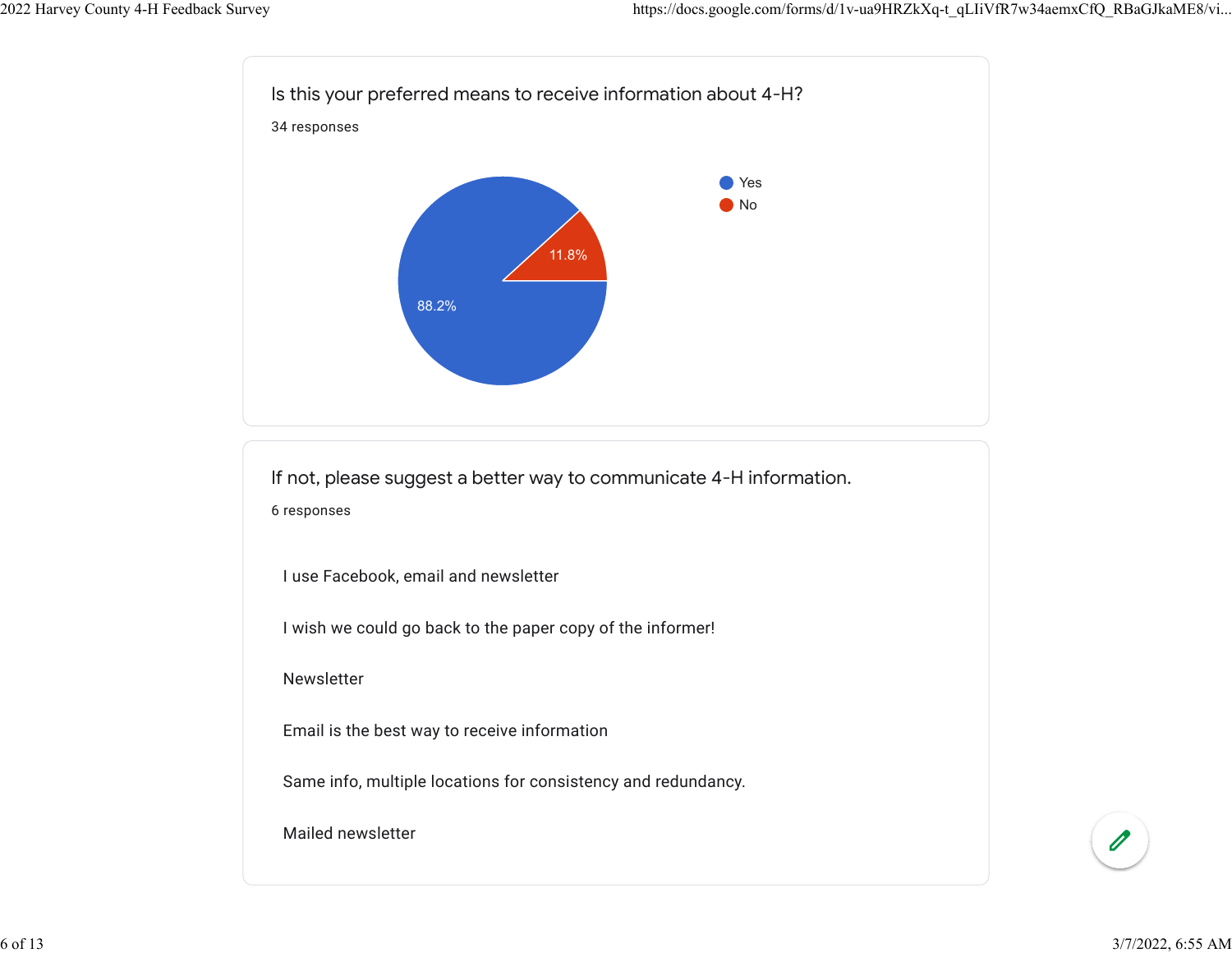What was your motivation for joining 4-H?

23 responses

Showing livestock

My kids and I was a member when I was a youth

Livestock showing

good moral wholesome family friendly

Learn skills like woodworking, public speaking, & leadership

Give kids the experience

Social activity and broader experiences

To have all family members participate in one organization and 4-H is educational and science based.

BEST organization for kids!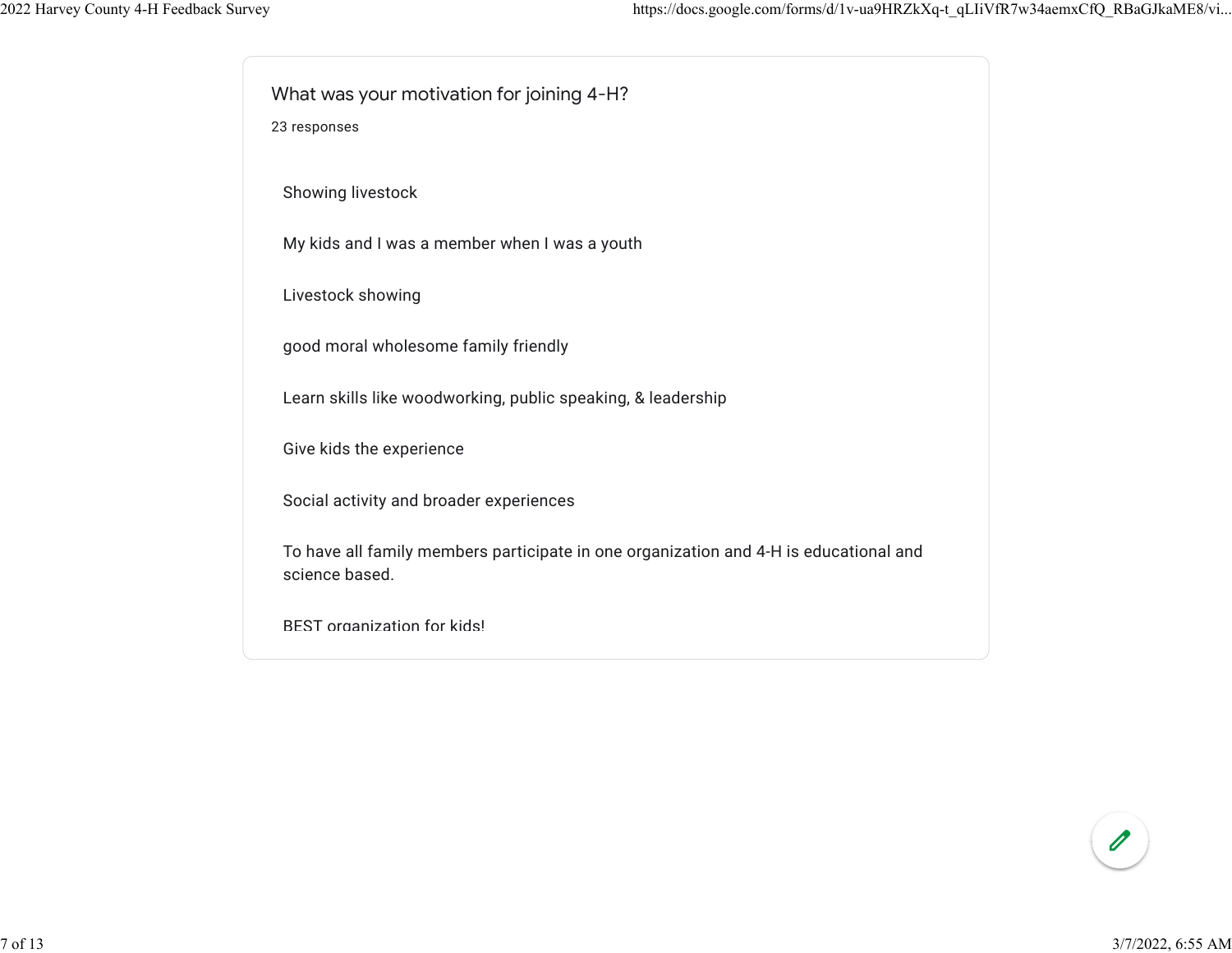

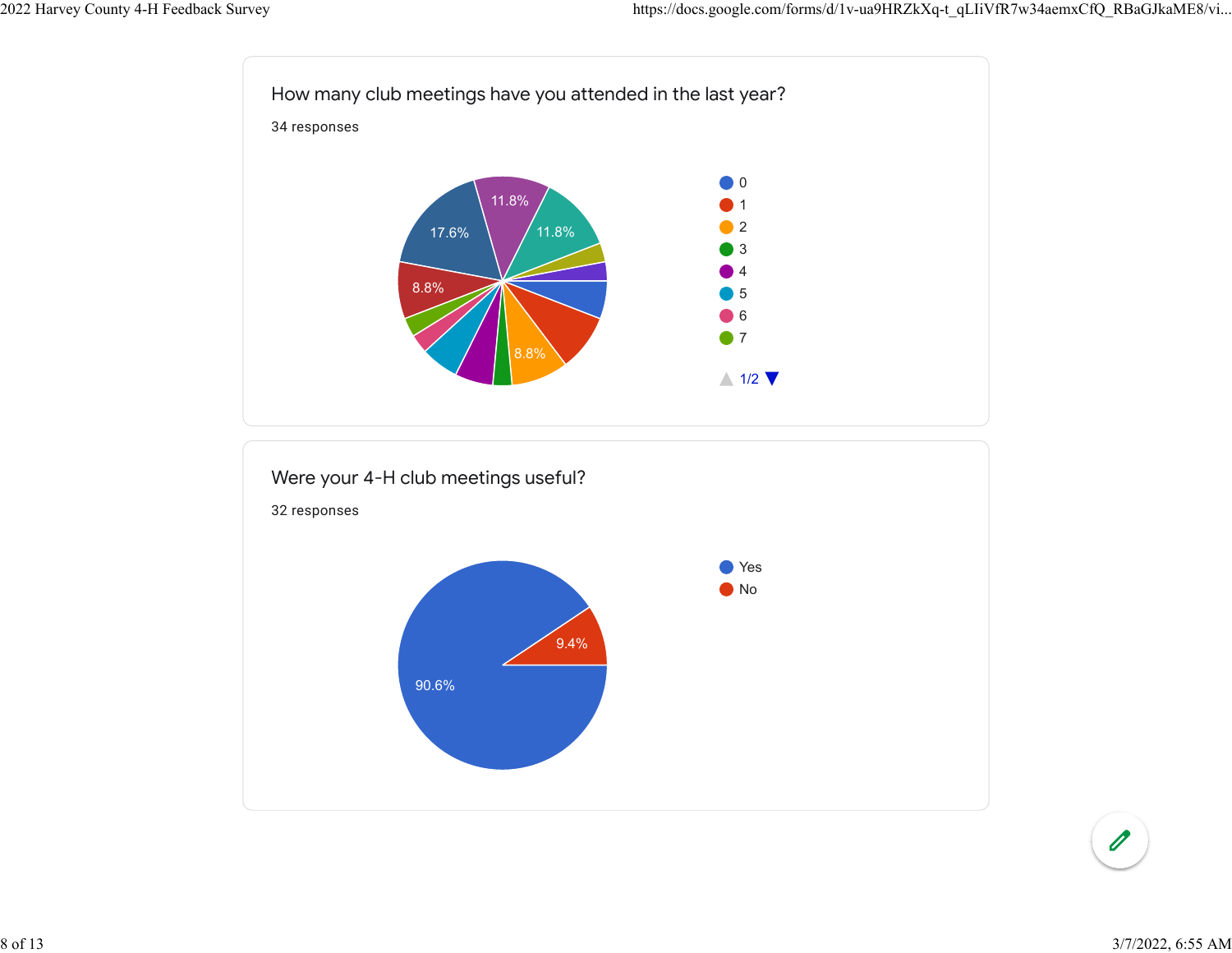If not, please provide a suggestion to make them better.

5 responses

better organization, more instruction on procedures and formats of things

Start on time, end on time.

Meeting minutes sent out after meetings and agenda items sent out before

There was little guidance from the previous club on prepping for the fair beyond an animal focus.

Learn proper way to conduct a meeting. Take attendance. Only let people who show up for meetings be officers.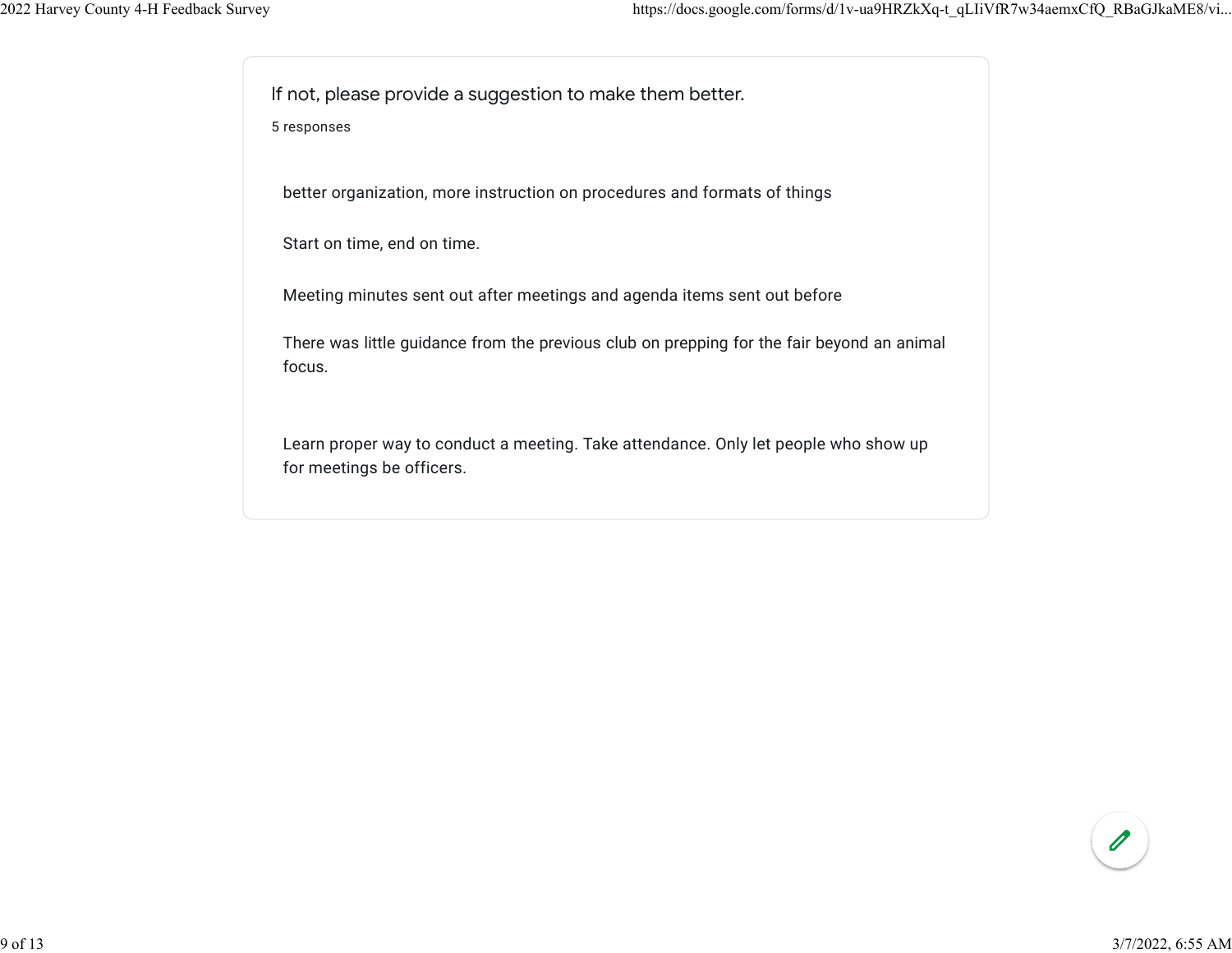

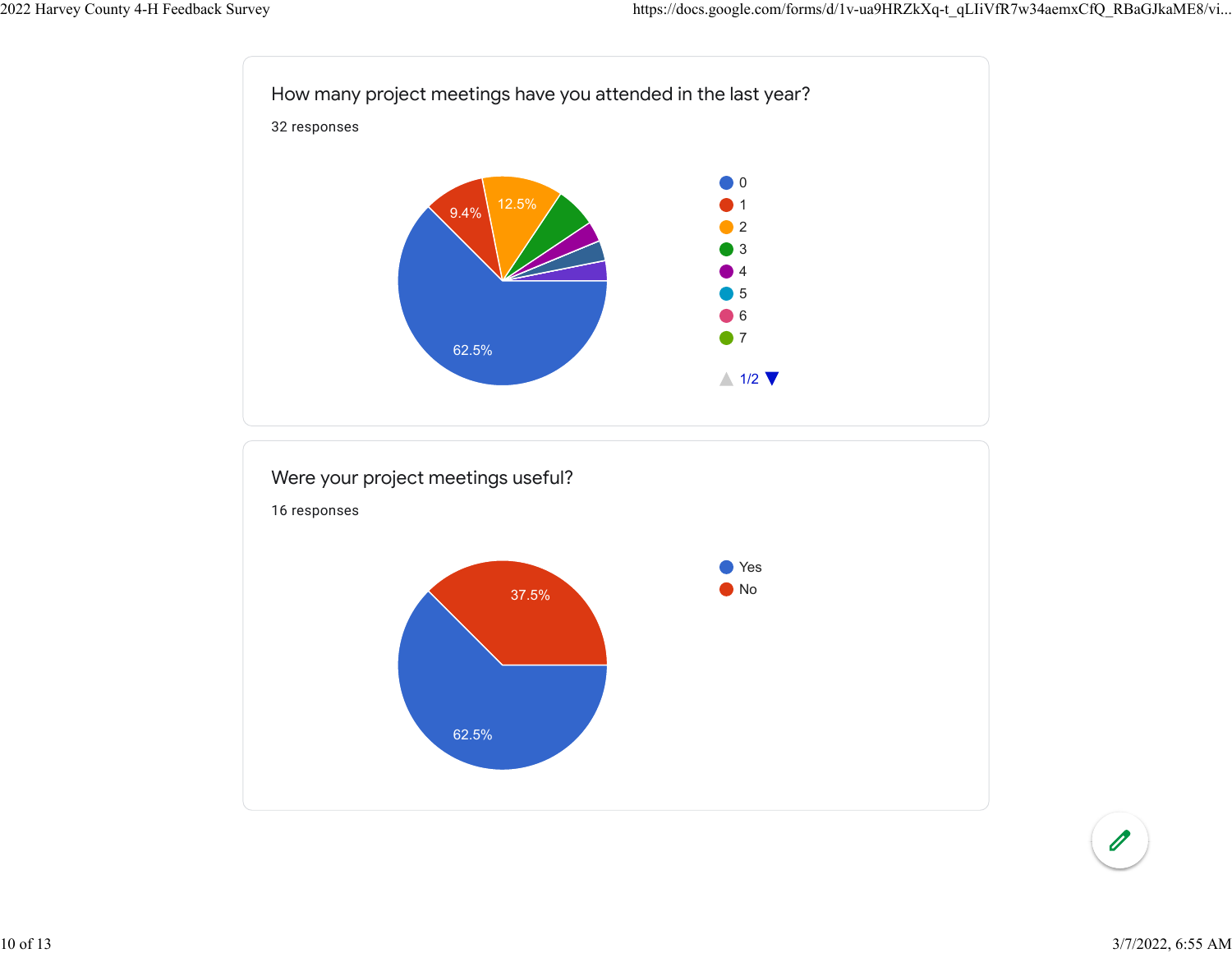If not, please provide a suggestion to make them better.

6 responses

Have not gone because not helpful in preparing ahead (just last minute) plus sevetral have not been happening

No leaders for some clubs, schedule conflicts. Making them better would be training for leaders and improved planning and organization.

We never know when they are.

Very little participation with other 4-Hers for my daughter to meet and learn with.

We had school commitments causing me to miss

More variety of different project meetings. Not just livestock.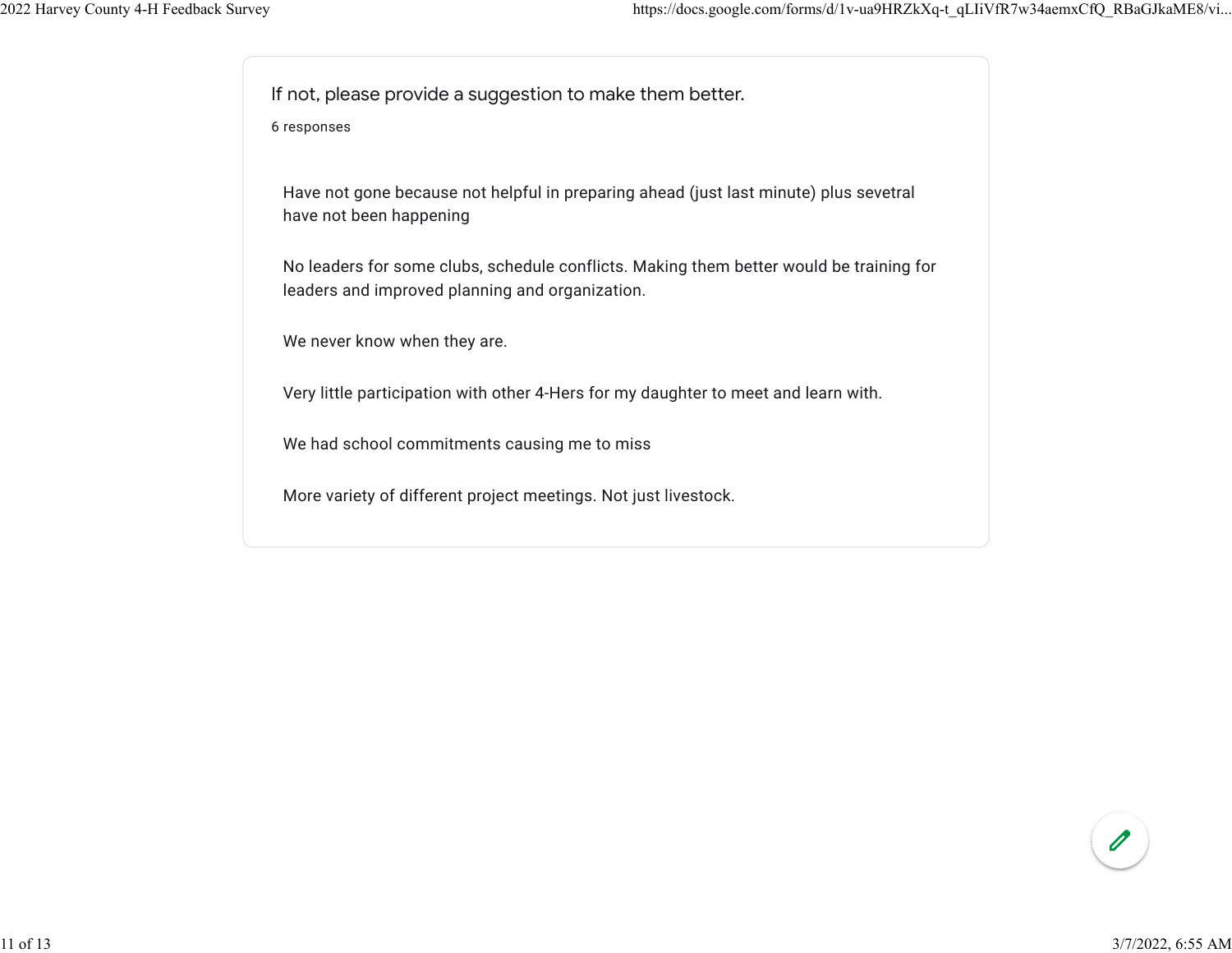

More info on how to find leaders for projects such as astrology

Need more county wide project meetings. Some projects have none.

We love our 4-h. But I would love more animal based trainings . Showing, training, grooming ,judging through out the year .